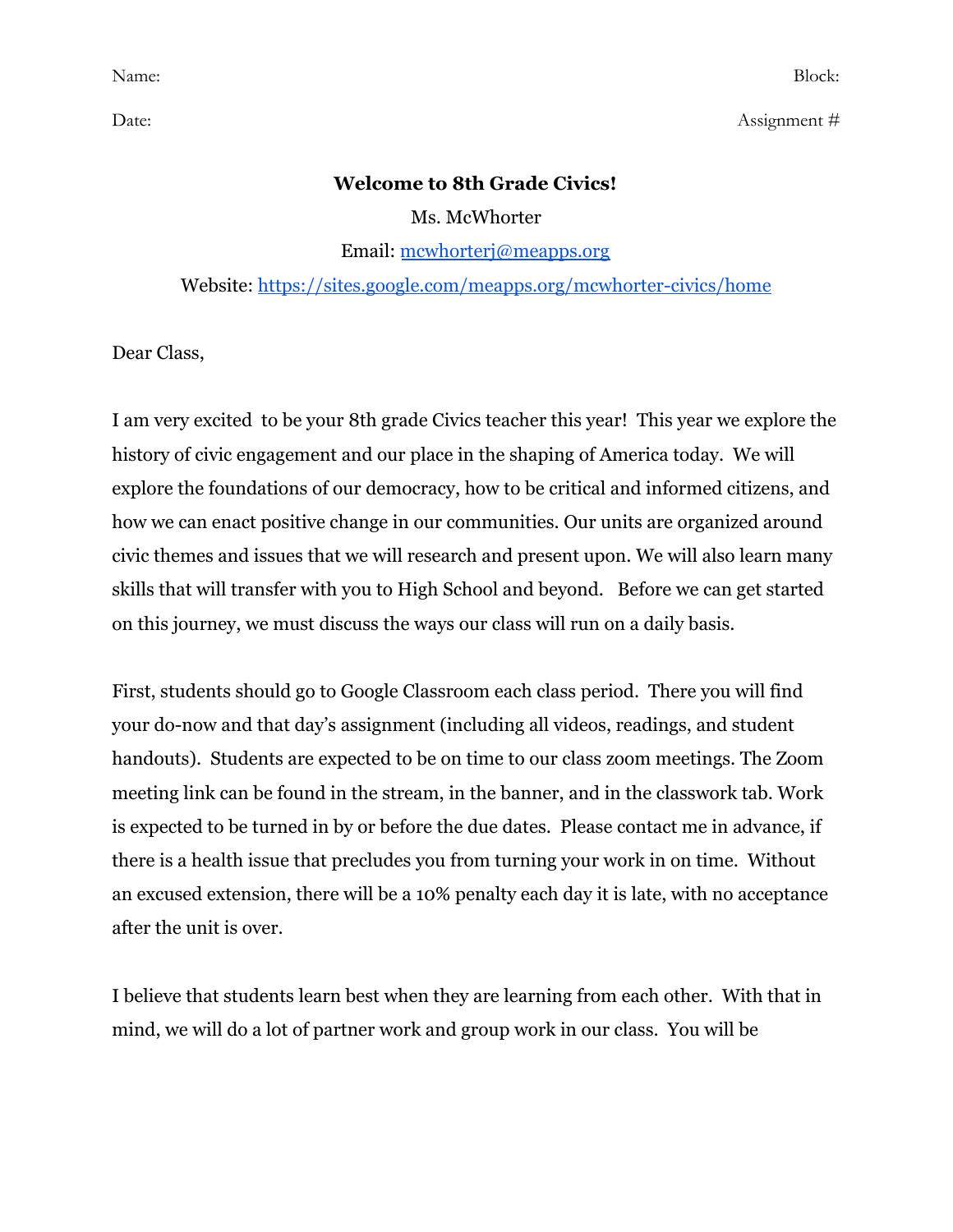evaluated not only for the quality of your class work, but also on how well you work with others. Keep this in mind when you are working with others.

Last, but not least, I believe that learning is and should be FUN!!! I will do my best to make our time together as fun as I can and as a class we will celebrate each other's successes. We do this in many ways from displaying our work to giving each other a shout out at the end of class. I am available after school everyday, except Wednesdays, but please make an appointment if you need help that will take longer than 20 minutes.

> Here is a zoom link to my office hour after school: <https://mersd.zoom.us/j/94232160230>

This is going to be a great year! I know we will learn a lot together and leave with lasting memories!

Your Teacher,

Ms. McWhorter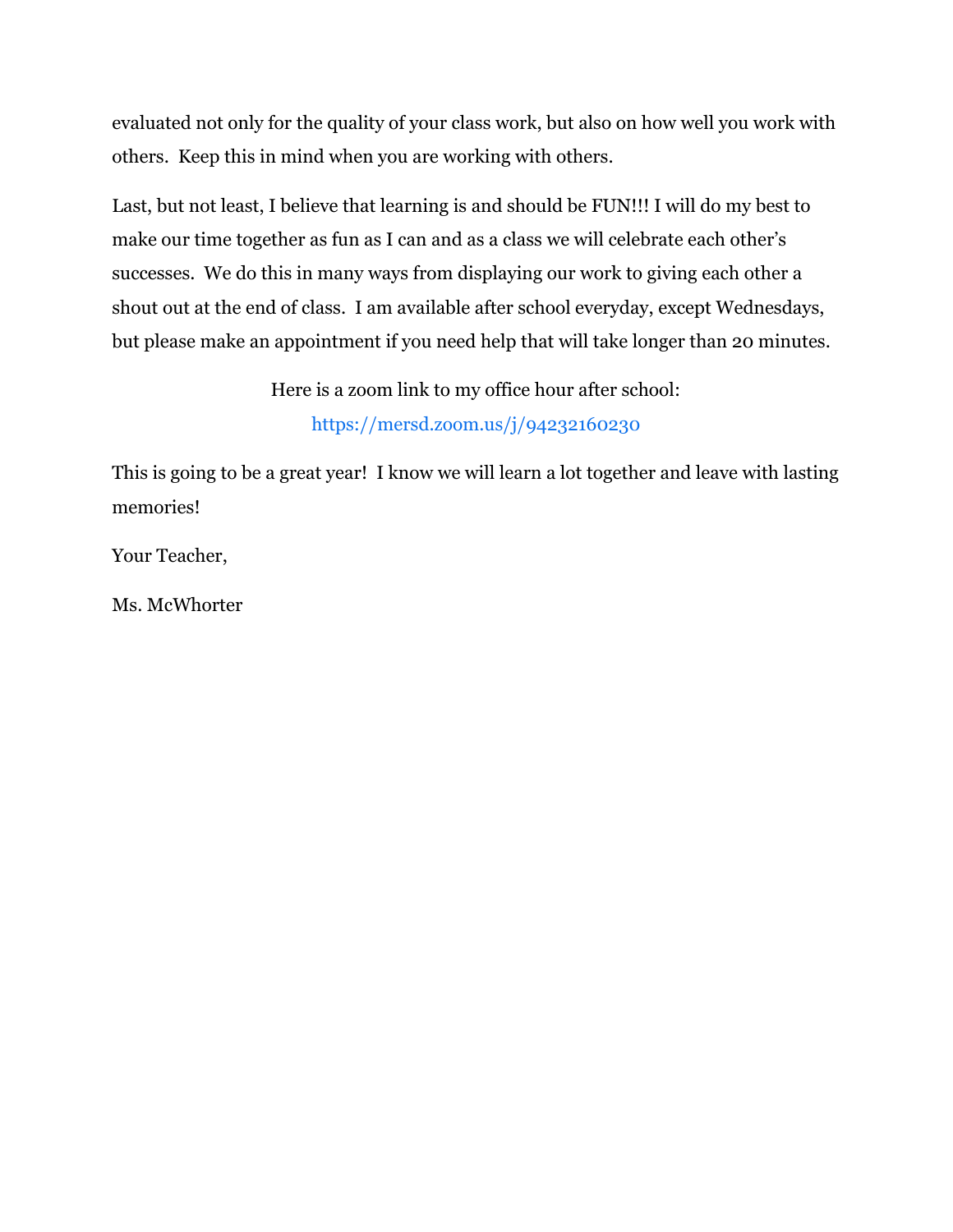## **Syllabus**

### **8th Grade Civics**

#### Course Overview

In this civics course, 8th graders develop critical thinking skills, a thorough understanding of the foundations and workings of government in the United States, and capacities for civic agency. Students continue to: develop their research skills; read and analyze primary and secondary sources; participate in interactive and collaborative work; and explore different points of view, motives and biases. Throughout the course, students study the past to better understand the present, so that they are equipped to engage in informed and authentic civic action and to create change.

To ground the development of authentic and informed civic agency, this course begins with an identity unit focusing on chosen and unchosen aspects of identity, systems of oppression, and individual values. Students then explore the political institutions and founding values of the United States, as expressed through grievances in the Declaration of Independence, the Constitution, and the Bill of Rights. In a case study on Prince Hall and the philosophical foundations of democracy, students consider participatory politics and the choices an individual has to remain loyal, express voice, or exit. A unit on justice in action explores additional case studies, including the Little Rock Nine, Constitutional Amendments, and Supreme Court cases, and investigates levers of change, including voting, constitutional amendments, and Supreme Court decisions. The year culminates in individually student-written research editorials and student-led non-partisan civic action projects.

#### Units

(For more details on the units, click [here](https://docs.google.com/document/d/1kd1n3eWBaWEGUj8E4ms2LP2R_uRFzJRl_q3Blq0qECE/edit?usp=sharing).)

- Unit 1: Identity, Values, and Agency
- Unit 2: Revolutionary or Loyalists?
- Unit 3: Research Project: Stamped: Racism, Antiracism, and You: A Remix of the National Book Award-winning Stamped from the Beginning
- Unit 4: Loyalty, Voice, or Exit: Philosophical Foundations of Democracy
- Unit 5: The Social Contract in Action: Levers of Change
- Unit 6: Civic Engagement in Our Democracy
- Unit 7: Civic Engagement in Our Democracy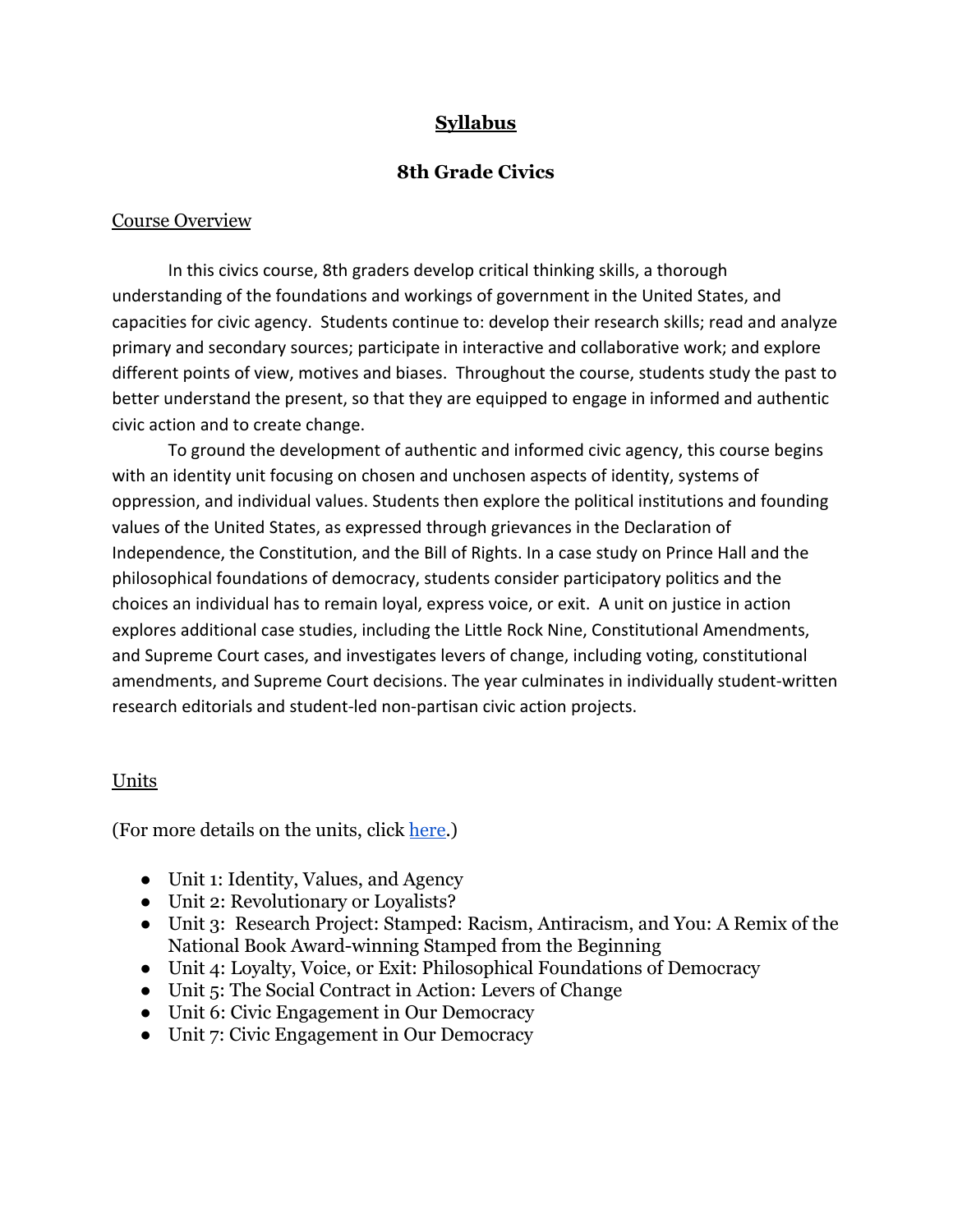### Major Topics/Documents Covered

- internal / external identity; invisible/visible identity
- Social Constructs (race, gender, class, immigration status)
- Chosen aspects (values--personal and political; hobbies; preferences; religion)
- Privilege/Oppression/Power Mapping
- Civic Friendship: social equality
- Civic Friendship: direct speech
- The people; Social contract; Rights; Representation
- The purposes of government
- The branches of federal government (legislative, executive, judicial):
	- Executive President, Vice President, Cabinet
	- Legislative Congress, bicameral, Senate, House of Representatives
	- Judicial Supreme Court, federal courts
- Separation of powers; Checks and balances
- Authority and legitimacy
- Federalism
- Social contract
- Natural equality
- Civic participation
- ivic action
- Voice
- Influence
- Participatory action
- Local government structures
	- Rank-choice voting
	- Participatory budget
- ederal, state, local
- Civil rights
- Segregation
- Integration
- Equal protection

Little Rock cases:

- *● Dred Scott v. Sandford* (1857)
- *● Plessy v. Ferguson* (1896)
- *● Mendez* v. *Westminster* (1946)
- *● Brown v. Board of Education* (1954)
- ●13th Amendment, 14th Amendment (1868): citizenship rights, equal protection of laws, 15th Amendment
- ●19th Amendment (1920)
- ●26th Amendment (1971)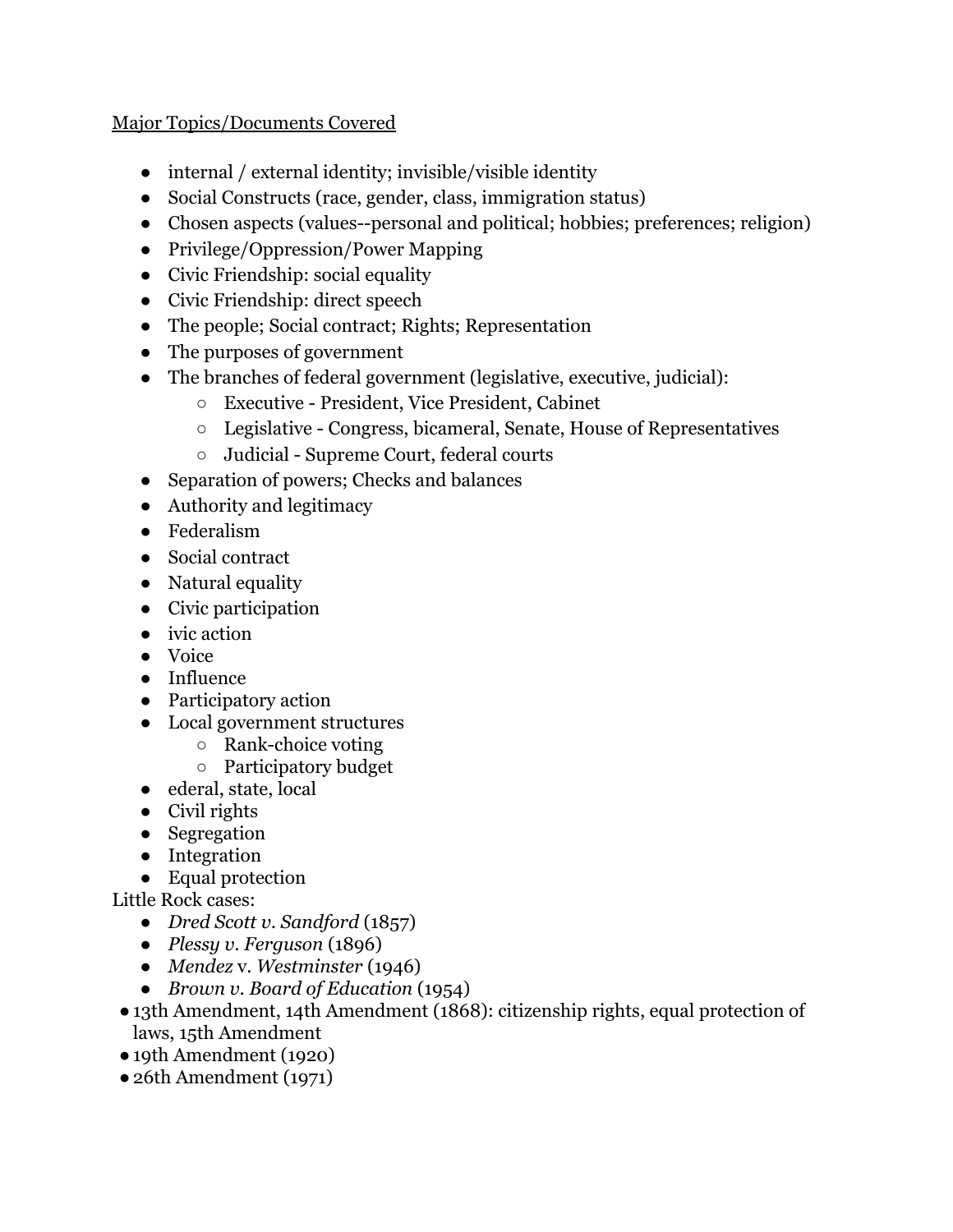- Structure and functioning of Massachusetts State Government (legislative, executive and judicial branches)
- Declaration of Independence (1776)
- *The Massachusetts Constitution* (1780)
- Magna Carta (1215)
- John Locke's *[Two Treatises of Civil Government](http://libertyonline.hypermall.com/Locke/second/second-frame.html)* [\(](http://libertyonline.hypermall.com/Locke/second/second-frame.html)1690)
- *●* Aristotle, *Politics*
- *●* The Iroquois Confederacy Constitution
- Constitution of the U.S.  $(1787)$
- Bill of Rights (1791)

## Year-long Transfer Goals

- Be critical consumers and producers of different sources of information.
- Read and analyze evidence and different perspectives to support arguments in writing, discussion, and decision-making.
- Apply knowledge of history and the social sciences to take informed, authentic action towards a more equitable world.

# Year-long Essential Questions

- What is a just society?
- What are the sources of power, and how can they be organized and channeled?
- How can individuals and groups make a difference?
- What steps need to be taken in order to be anti-racist?
- How might learning about the source of racist ideas help you to understand the present? How might this help you understand yourself, and your own ideas?
- Why is hope so central to American political foundations and ideas?

### Grading **30% Classwork**

(After direct instruction, this is a time for you to practice the skills/content)

# **10% Homework**

(this is practice and will help you to be successful on your assessments/projects)

# **20% Class Participation**

 (even if you get a 100% on HW/CW/Tests you can only get an A- , if you do not participate well in your independent/partner/teamwork and binder checks)